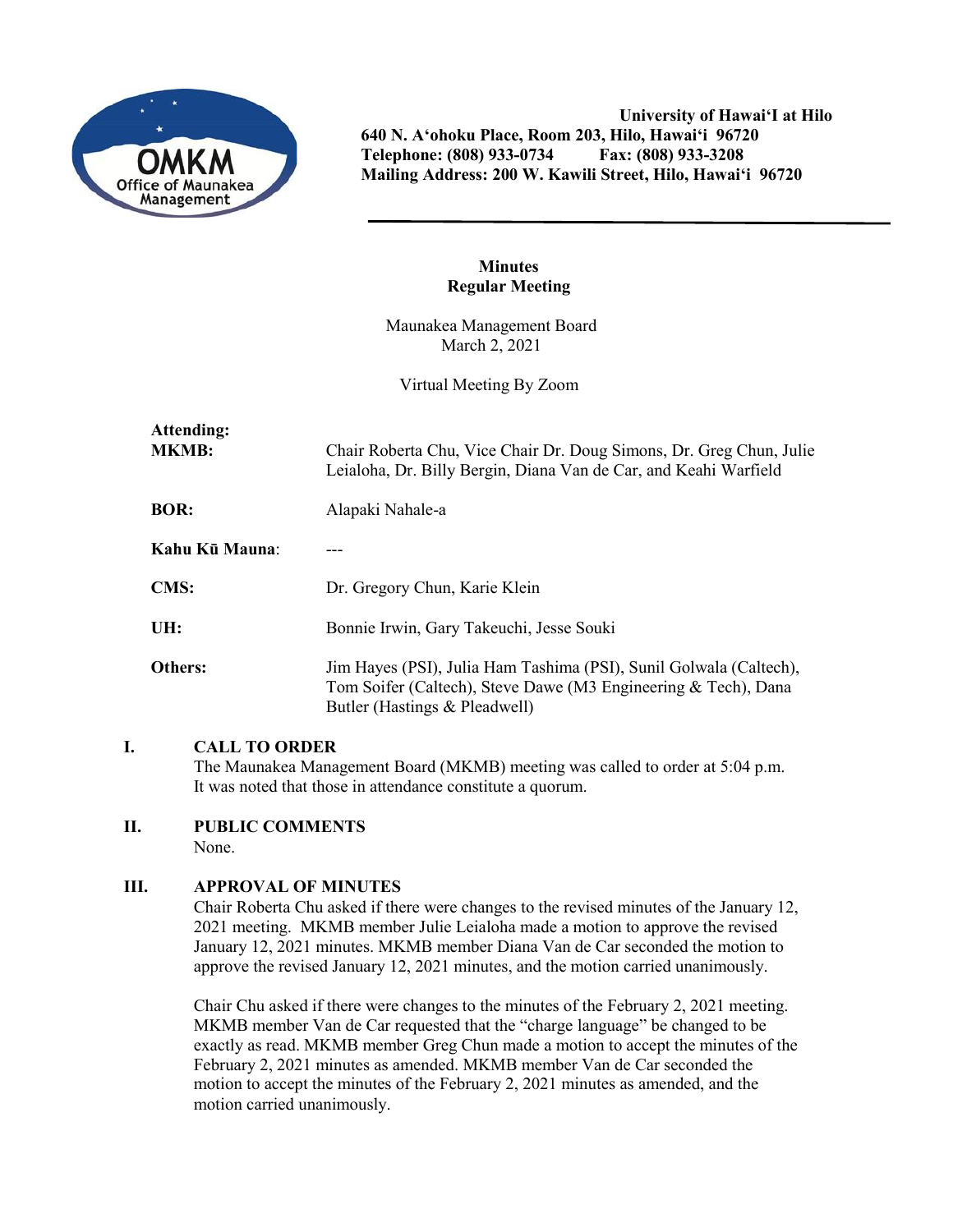## **IV. KAHU KŪ MAUNA COUNCIL REPORT**

MKMB member Chun reported on behalf of Kahu Kū Mauna Chair Shane Palacat-Nelson. KKM has reviewed and approved the CSO Site Decommissioning plan.

### **V. EXECUTIVE DIRECTOR'S REPORT**

#### **A. Annual Report to BLNR on 1/22/21**

Executive Director Greg Chun reported that, on behalf of the University, he presented the University's Annual Report to the BLNR. Feedback from the BLNR on the report itself was positive given its strategic focus. Prior to the presentation BLNR had a discussion of the independent review of UH's implementation of the CMP provided by Dawn Chang. There was a request to the Chair that the BLNR have a discussion at a future meeting regarding future management which Chair Case said she would follow-up on.

# **B. HR33, HCR41 Convening a Working Group to Develop Recommendations for a Governance and Management Structure for Mauna Kea**

The resolutions passed out of committee and will move on to a whole House vote. Speaker Saiki could still move forward with convening the group even if there is no support in the Senate. An unknown is how this working group will be funded. Three points were raised in the testimony heard during the House committee hearings: 1) The lack of a stated purpose of what the recommendations from this group are supposed to address; 2) A belief that the resolutions were based on one evaluation of the University's management; and 3) Concerns about committee composition and a lack of adequate representation from the Big Island and how members will be selected.

As result of these resolutions, Executive Director Chun has held a series of community briefings with a variety of groups/agencies. Briefings will continue to share the University's perspective to provide a fuller background on management so a broader range of people can understand what is involved in managing the mountain. MKMB member Leialoha requested clarification on which groups were met with. Discussion went on about the agencies/groups that had briefings, and other agencies/groups who may benefit.

#### **C. Master Plan Update**

Initial targeted outreach is winding down. Not all of the organizations and individuals have been responsive to our invitation to meet. Areas of greatest interest that have emerged include: 1) The plan remains astronomy centric and is unbalanced; 2) Concerns about the reuse and recycling of decommissioned astronomy sites for future astronomy use; and 3) That the plan needs to acknowledge past and recent history around Mauna Kea. Discussion went on about the non-response from the Native Hawaiian Organizations who were contacted and the resulting difficulty in including their feedback in the outreach. Work on the Master Plan will continue and will include accurate documentation of who was invited to provide feedback.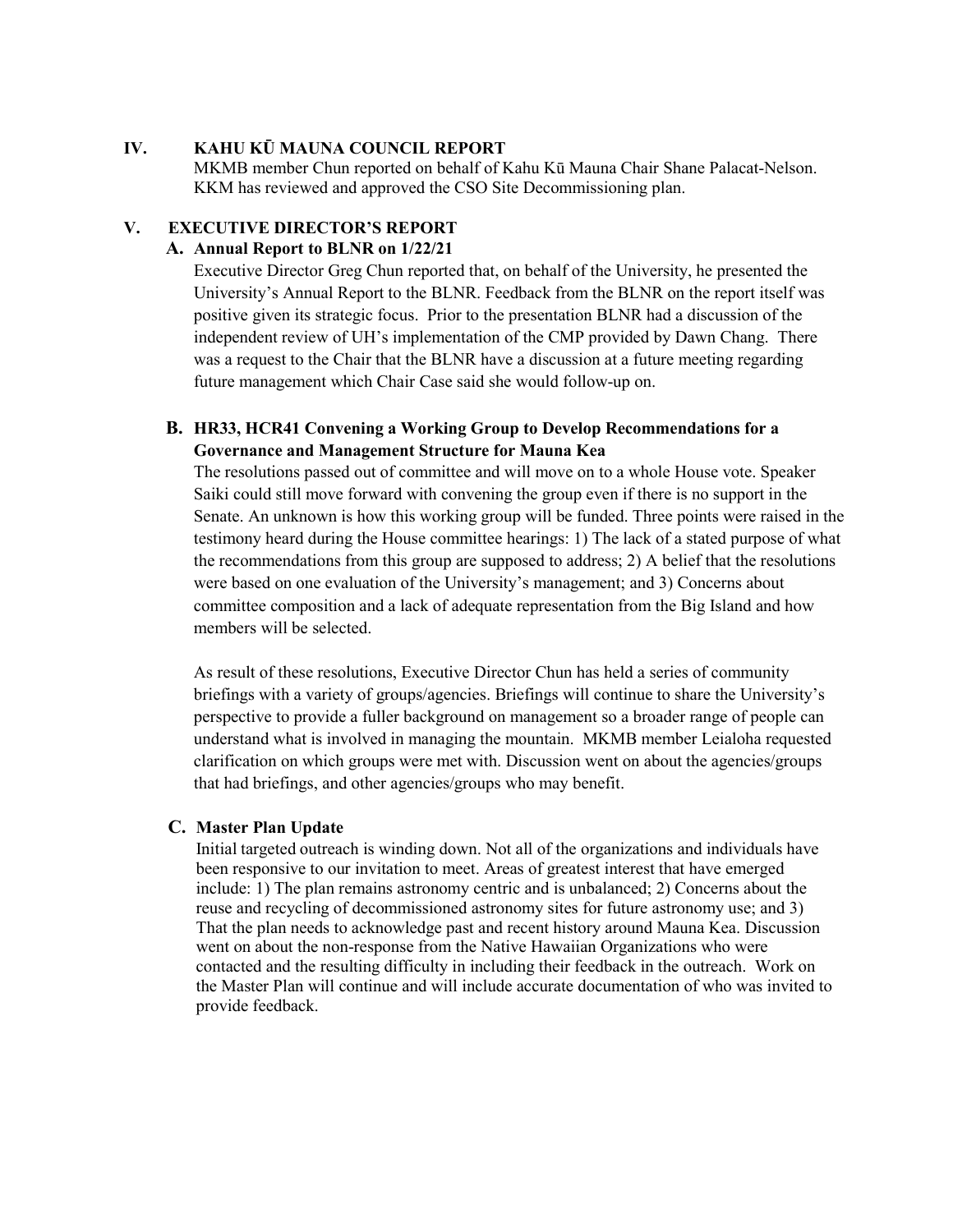### **D. Decommissioning**

### Caltech Submillimeter Observatory (CSO)

The site decommissioning plan was approved by KKM. A draft of the environmental assessment was recently received.

#### Hōkū Keʻa Telescope

Site decommissioning plan and environmental assessment is in draft form. The facilities group is performing a technical review.

### **E. Environment Committee**

The Environment Committee has a meeting on Thursday. They will be discussing how to organize, their purpose, membership and related matters. The plan is to provide a charter and committee guidelines for MKMB consideration.

#### **F. Cesspool Conversion**

There is a final engineering design plan for the utility area of Hale Pōhaku. The project proposal for closing all four cesspools is being developed and will be available for MKMB review in the next 60 days.

#### **G. Recruitment for Director of Stewardship Programs**

The recruitment was corrected to be a continuous recruitment until it is filled. EEO training for the screening committee is being coordinated.

## **H. Accidents on Mauna Kea**

CMS staff have met with University Risk Management and the Office of General Council to talk about educating and warning the public about potential hazards and dangers. An internal committee was formed to look at signage as it relates to advising people. There will be an interpretive phase to follow. Discussion was had about the Administrative Rules, the ability of Rangers to issue citations, and the systems needed to implement it.

## **VI. AGENDA ITEMS**

## **A. Action Item: Review and approve of CSO (Caltech) Site Decommissioning**

Sunil Golwala (Caltech) shared the background of the project, the parties involved in the process, and the important role of this being the first decommissioning on Mauna Kea. Jim Hayes (PSI) summarized the CSO decommissioning plan, and reviewed each component. Next steps include a draft Environmental Assessment (EA) and Conservation District Use Application (CDUA) in May 2021. There was discussion about the fill material, arthropods, and future monitoring. There was also discussion about shared costs and potential delays. Vice Chair Simons made a motion to approve the decommissioning plan. MKMB member Leialoha seconded the motion to approve the decommissioning plan, and the motion carried unanimously.

## **VII. EXECUTIVE SESSION**

Chair Chu clarified that because of how the Executive Session was outlined on the agenda, it does not apply to this meeting, so we will not have an Executive Session per what was outlined on the agenda. Should there be a need for an Executive Session, a motion can be had with three-quarters vote.